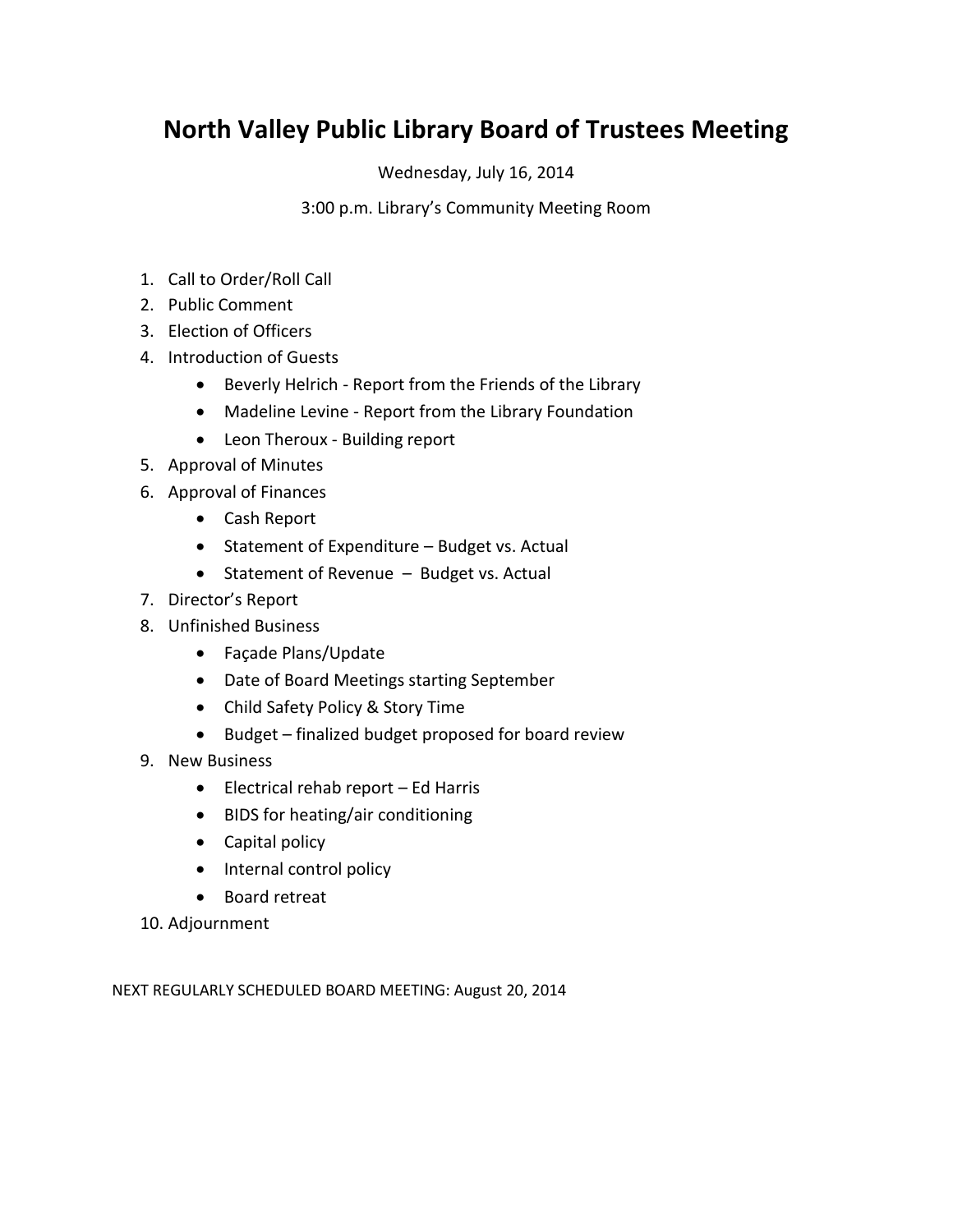## **North Valley Public Library Board of Trustees Meeting July 16, 2014**

Final and Approved

Attending: Joanne A. Charbonneau, Chair Ed Harrison Alan Sponberg Victoria Howell Leon Theroux Denise Ard, Library Director

Non Attending: Toba Winston

Meeting called to order at 3:00 p.m.

No public comments to record.

Election of Officers: Joanne opened floor for nominations for the positions of vice-chairman and secretary of the board. Ed asked if there were term limits, what the by-laws state and could officers be rotated each year. Alan said continuity is good. Nominations were called for, Alan nominated Joanne for chairman, agreed to be nominated for vice-chairman and Victoria was nominated for secretary. All nominations seconded by Joanne. Vote were unanimous in favor.

There were no guests, though Beverly and Madeleine were expected. An anonymous gift donation of \$1000 was reported.

Leon gave building report: All smoke alarms work, he purchased furnace filters, the new computer server is installed and working. He patched the hole in the staff room, fixed and painted the blue wall in the bathroom, put a door stop in to prevent the door from bashing the wall. He's found another place to recycle the 8 foot fluorescent bulbs in Missoula that will pay \$.14 per foot.

The last board meeting minutes were reviewed. Denise suggested that when copies of the board meeting minutes are circulated, the copy states they are 'draft' and 'final' in order to distinguish whether they are minutes still to be revised or they are the final minutes. Then Denise can post them. Alan suggested notating what is 'approved' and what is 'final'. Victoria suggested the wording on the minutes be 'revised' and/or 'final' and 'approved'. Alan made a motion the last board minutes be approved after revisions.

Denise discussed the library's budget reports. She has been going through the reports to resolve problems and bring the BARS and Codes in line with the Montana Department of Administrative Accounting Standards. Much of the library's budgeted items are mis-coded, need moved to other budget lines and/or adjusted, which she is doing. Some line item revisions will have to be made on a flexible basis. Each "fund" has to have its own budget to comply to the standards.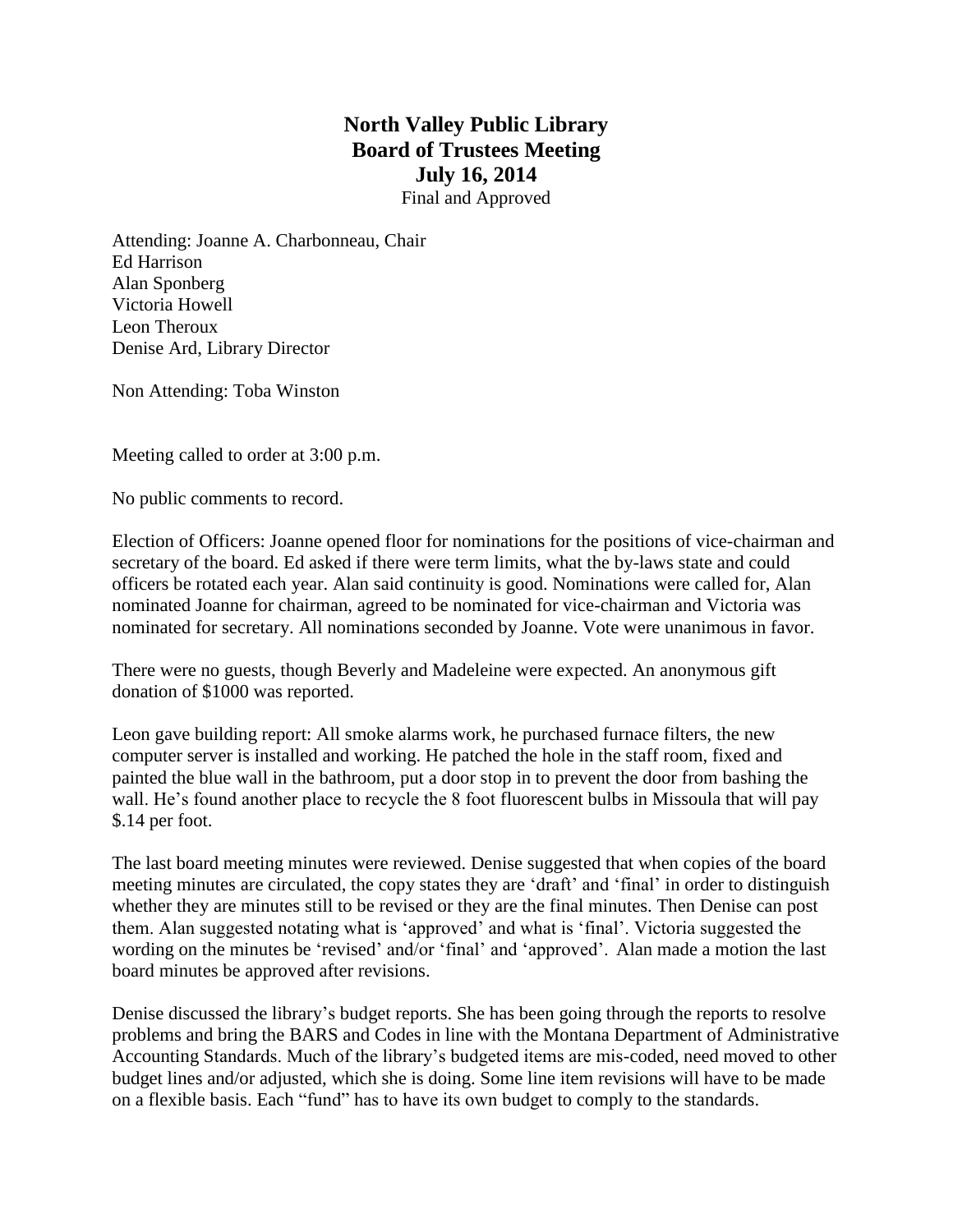Denise asked for questions then continued with discussion of the Statement of Expenditures and what the budget states and what the actual money's are. Again she is making revisions to line items to comply with State standards. She said the new budget report will look significantly different and she will download a copy of the explanations for the new budget outline changes.

John Anderson arrived to discuss his ideas on upgrades for the furnaces to include air conditioning. It was decided to add air conditioning to the existing furnaces and that each building have its own unit to facilitate future sales of the buildings. John said the existing lights are adding more heat which is not cost effective, inspiring a discussion on different bulbs to decrease heat output and improve electrical efficiency. John will revise his bid to include three separate furnace/AC units, one per building, and the upgrading of electrical wiring needs to accommodate these units.

Denise said she would look for another bid from another construction company. Alan had a concern about the "buy back" time and additional information was requested. There was also discussion about possible rebates for upgrades from the federal government. Everyone thanked John for his informative presentation.

Victoria agreed to look into grants to help cover costs (with possible help writing them from Patricia Meachem when she is available after September.)

Denise recontinued her explanation of the budget and new revisions to the Expenditures, Cash and Revenue report. Joanne made a motion to approve the financial report, Alan seconded. The vote was unanimously in favor.

The plans for painting the library façade were discussed. Victoria has two good bids, one from FJV Construction Inc., the other Landis Construction. Joanne suggested they go with the lower bid if they will repair what needs fixed on the windows and will paint by hand. Alan proposed going with JFV Construction, Inc. Joanne seconded, providing the new bid has more details concerning wood repair that may be necessary on the façade. The proposal was approved unanimously.

Joanne suggested the need for a special meeting to make a decision on the colors. Victoria agreed to find out what day the painters can meet with the board.

Joanne made a motion to move conducting board meetings to the second Wednesday of every month so Denise can attend the Chamber of Commerce meetings, if this complies with the bylaws. Alan seconded. Motion approved.

Victoria moved to accept the new Child Safety Policy. Joanne seconded. Unanimous vote in favor.

Denise continued with more discussion of the budget, explaining she would not have a final budget until the county closes their books. There may be new money from the county in September. Clarification was made on the Tamarack Federation grant from the Forest Service and its use for children's programming- the library spends the money, then gets reimbursed from